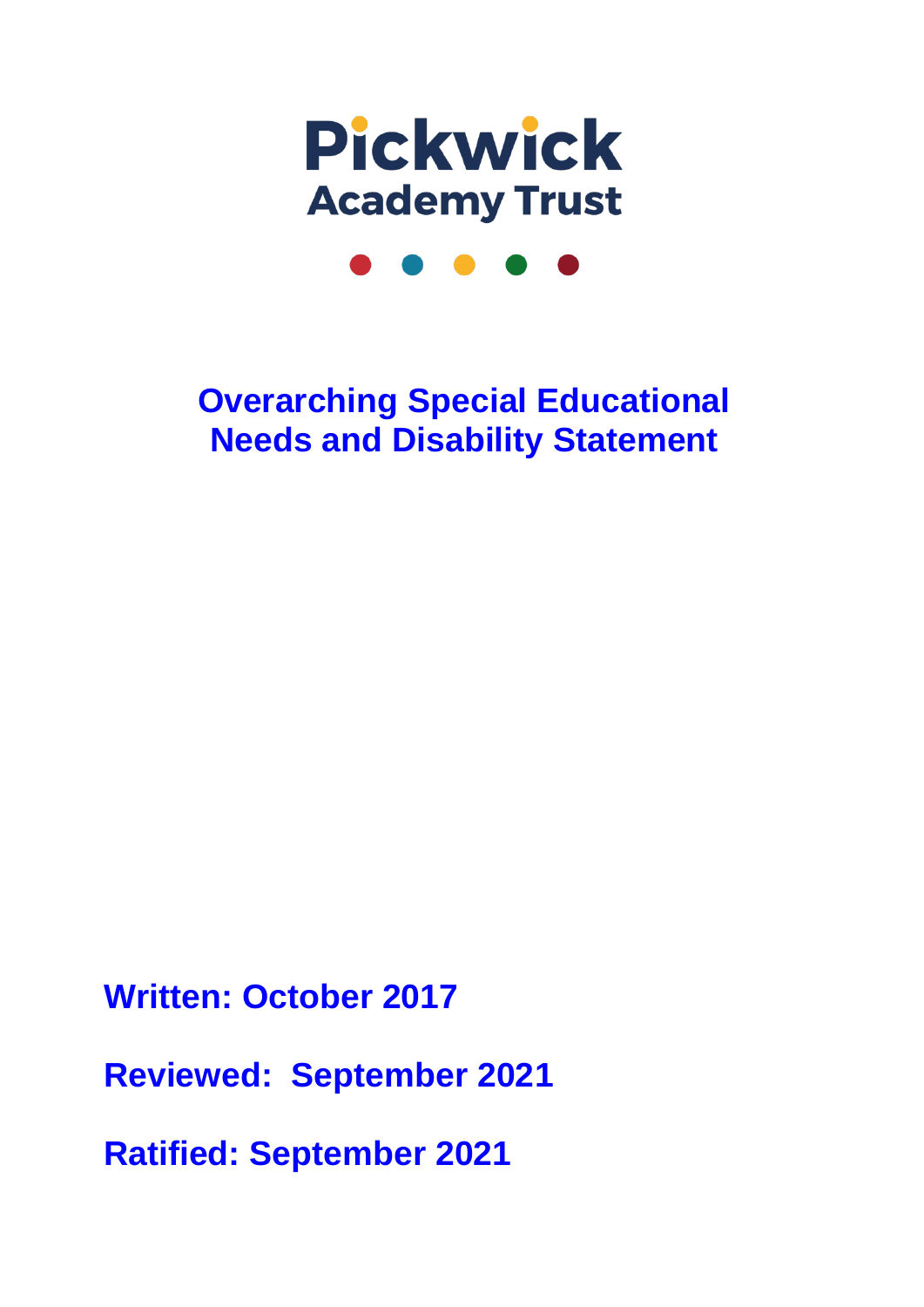

 $\bullet\hspace{0.2cm}\bullet\hspace{0.2cm}\bullet\hspace{0.2cm}\bullet$ 

## **"Working together to provide the best schools and outcomes for our children"**

### **Special Educational Needs and Disability Statement**

Pickwick Academy Trust is committed to meeting the special educational needs of our children ensuring they achieve the best possible academic and social outcomes.

Our schools are fully inclusive and believe that every teacher within the Pickwick Academy Trust is a teacher of every child, including those with SEND.

Trust schools all have their own policies which comply with the statutory requirements laid out in the SEND Code of Practice 2014 (updated 2020).

#### **Aims and Objectives**

The Trust values all our children equally and we acknowledge their entitlement to receive the best possible education. Pickwick Academy Trust is a caring and mutually supportive organisation and it is our aim to:

- Build upon the strengths and achievements of the child
- Create an environment in which all individuals are valued, have respect for one another and grow in personal self-esteem
- Give equal access to all aspects of school life through academic, social and practical experiences. This will allow all children to experience success regardless of SEN, disability or any other factor that may affect their progress and attainment. This is in so far as it is reasonably practical and compatible with the child receiving their special educational provision and the effective education of their fellow pupils.
- Ensure that effective channels of communication are sustained so that all persons including parents and carers are aware of the pupil's progress and Special Educational Provision made for them.
- Assess children regularly so that those with SEND are identified and supported as early as possible.
- Enable pupils with special educational needs to make the greatest progress possible.
- Work towards developing expertise in using inclusive teaching and learning strategies.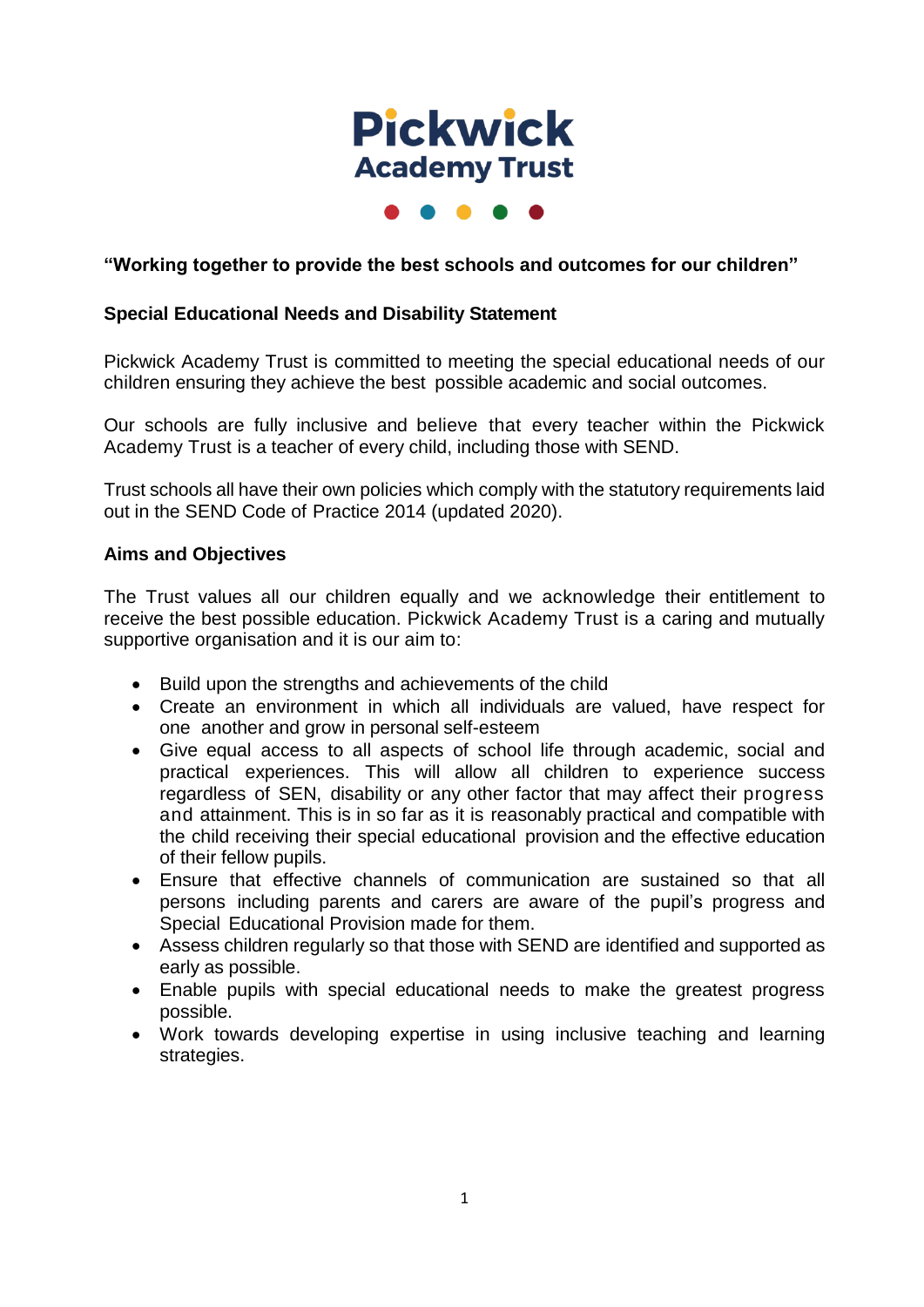# **Broad Areas of Need**

These four broad areas give an overview of the range of needs that may be planned for:

- $\checkmark$  Communication and interaction
- $\checkmark$  Cognition and learning
- $\checkmark$  Social, emotional and mental health difficulties
- $\checkmark$  Sensory and/or physical impairment.

The purpose of identification is to work out what action the school needs to take, not to fit a pupil into a category. We identify the needs of pupils by considering the needs of the whole child, rather than the special educational needs of the child or young person.

There are occasions when progress and attainment are affected by factors other than special educational needs. For example:

- Having a disability
- Attendance and punctuality
- Health and welfare
- Using English as an Additional Language (EAL)
- Being in receipt of Pupil Premium Grant
- Being a Looked After Child

Where this is the case, appropriate provision will be made, but this does not automatically necessitate the child receiving Special Educational Provision (SEP).

We respect the fact that children:

- Have different educational and behavioural needs and aspirations
- Require different strategies for learning
- Learn at different rates
- Require a range of different teaching strategies, resources and experiences

Trust teachers respond to children's needs by:

- Providing differentiated support in all curriculum areas
- Planning to develop children's understanding through the use of all senses and a range of experiences
- Planning for children's full participation in learning and in physical and practical activities
- Helping children to manage their behaviour, enabling them to participate effectively and safely in learning
- Helping individuals to manage their emotions and to take part in learning
- Coherently managing pupil groupings (whether in mixed ability groups or ability sets)
- Providing opportunities for more able children to work with pupils of similar ability. This may will mean that it is appropriate for pupils to work with older pupils occasionally
- Mentoring and offering additional provision for pupils of exceptional ability